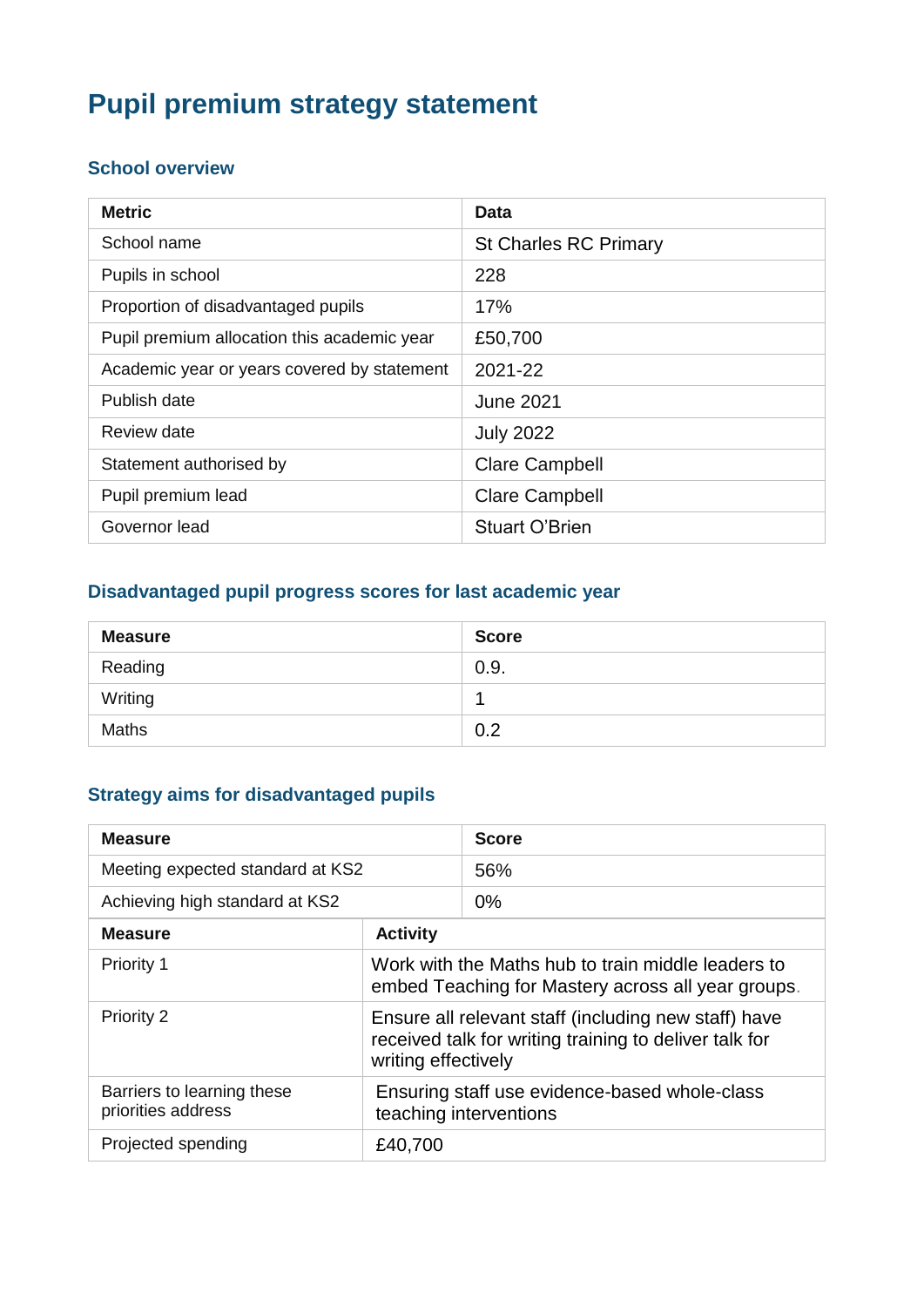#### **Teaching priorities for current academic year**

| Aim                     | <b>Target</b>                                                                                                | <b>Target date</b> |
|-------------------------|--------------------------------------------------------------------------------------------------------------|--------------------|
| Progress in Reading     | Achieve national average progress<br>scores in KS2 reading                                                   | <b>July 2022</b>   |
| Progress in Writing     | Achieve national average progress<br>scores in KS2 writing                                                   | <b>July 2022</b>   |
| Progress in Mathematics | Achieve national average progress<br>score in Mathematics                                                    | <b>July 2022</b>   |
| Phonics                 | Achieve national average expected<br>standard in phonics screening check                                     | <b>July 2022</b>   |
| Other                   | To support children who have been<br>bereaved during the pandemic with<br>their mental health and well being | <b>July 2022</b>   |

**Remember to focus support on disadvantaged pupils reaching the expected standard in phonics check at end of year 1.**

#### **Targeted academic support for current academic year**

| <b>Measure</b>                                   | <b>Activity</b>                                                                                                                       |
|--------------------------------------------------|---------------------------------------------------------------------------------------------------------------------------------------|
| Priority 1                                       | Work with the Maths hub to train middle leaders to<br>embed Teaching for Mastery across all year groups.                              |
| Priority 2                                       | Ensure all relevant staff (including new staff) have<br>received talk for writing training to deliver talk for<br>writing effectively |
| Barriers to learning these<br>priorities address | Ensuring staff use evidence-based whole-class<br>teaching interventions                                                               |
| Projected spending                               | £40,700                                                                                                                               |

#### **Wider strategies for current academic year**

| <b>Measure</b>                                   | <b>Activity</b>                                                                                                                   |
|--------------------------------------------------|-----------------------------------------------------------------------------------------------------------------------------------|
| <b>Priority 1</b>                                | To support children who have been bereaved during<br>the pandemic with their mental health and well being                         |
| <b>Priority 2</b>                                | To support targeted pupils in EYFS in<br>communication and speech and language with an<br>Elklan trained qualified teacher and TA |
| Barriers to learning these<br>priorities address | Improving readiness to learn for the most<br>disadvantaged pupils                                                                 |